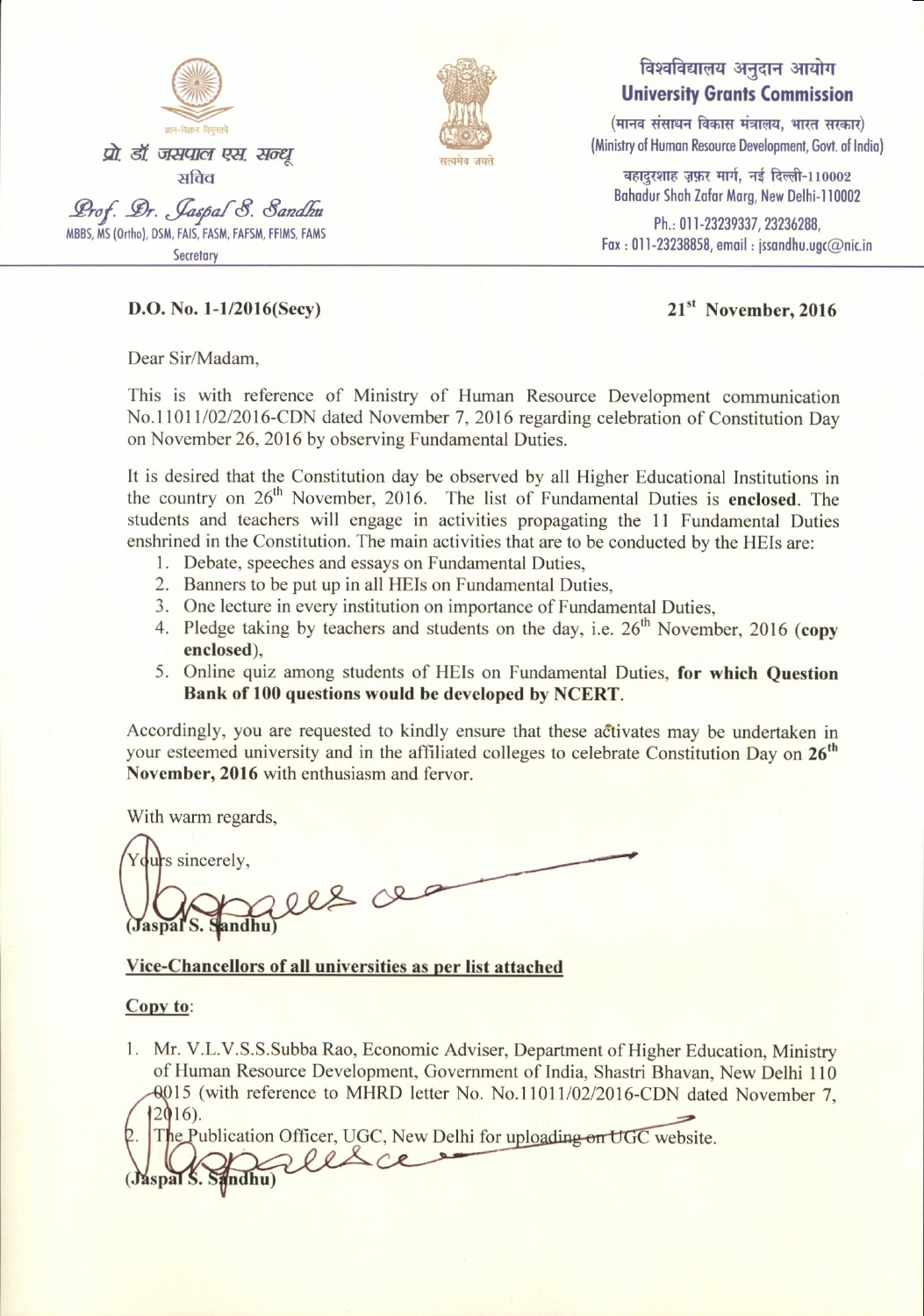<span id="page-1-0"></span>**The Fundamental Duties noted in the constitution are as follows:**

- **To abide by the Constitution and respect the National Flag and the National Anthem;**
- **To cherish and follow the noble ideals which inspired our national struggle for freedom;**
- **To uphold and protect the sovereignty, unity and integrity of India;**
- **To defend the country and render national service when called upon to do so;**
- **To promote harmony and the spirit of common brotherhood amongst all the people of India transcending religious, linguistic and regional or sectional diversities; to renounce practices derogatory to the dignity of women;**
- **To value and preserve the rich heritage of our composite culture;**
- **To protect and improve the natural environment including forests, lakes, rivers and wild life, and to have compassion for living creatures;**
- **To develop the scientific temper, humanism and the spirit of inquiry and reform;**
- **To safeguard public property and to abjure violence;**
- **To strive towards excellence in all spheres of individual and collective activity so that the nation constantly rises to higher levels of endeavour and achievement;**
- **To provide opportunities for education by the parent or guardian, to his child or a ward between the age of 6-14 years as the case may be.**